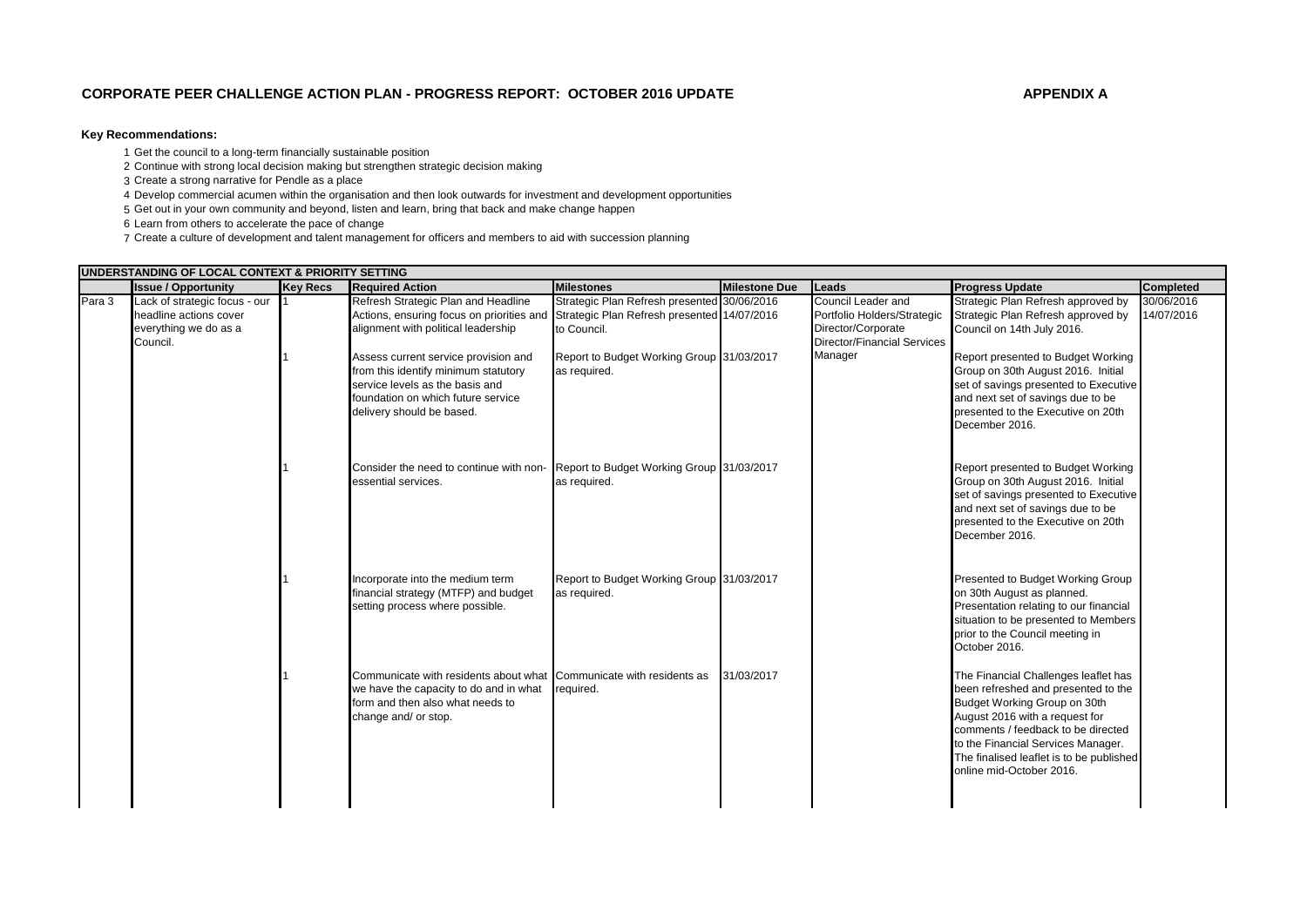|        |                                                                                                                                                 |      | Communicate what our key priorities are Communicate key priorities as<br>to all staff, members, partners and the<br>general public.                              | required.                                                                                                                    | 31/03/2017 |                                                               | Regular communications are<br>produced and circulated to staff (i.e.<br>the new monthly Directors Update,<br>Extended Management Team, etc.)                                                                                                                                                                                                                  |            |
|--------|-------------------------------------------------------------------------------------------------------------------------------------------------|------|------------------------------------------------------------------------------------------------------------------------------------------------------------------|------------------------------------------------------------------------------------------------------------------------------|------------|---------------------------------------------------------------|---------------------------------------------------------------------------------------------------------------------------------------------------------------------------------------------------------------------------------------------------------------------------------------------------------------------------------------------------------------|------------|
| Para 4 | The council's business is<br>complex and so it would<br>benefit from establishing and<br>communicating a sense of<br>what Pendle is as a place. | 3    | Build on work currently being<br>undertaken by Scrutiny Management<br><b>Team on Promoting Pendle.</b>                                                           | Develop a Promoting Pendle<br>Strategy and present to SMT.                                                                   | 24/05/2016 | Portfolio Holder/Corporate<br>Director/Communications<br>Team | The Promoting Pendle Strategy /<br>Action Plan has been developed and<br>presented to MT on 6th September<br>and to SMT at their 13th September<br>2016 meeting, where it was agreed<br>that the Plan will be reviewed<br>annually by SMT and kept under<br>regular review by MT.                                                                             | 13/09/2016 |
|        |                                                                                                                                                 |      |                                                                                                                                                                  | Develop a Promoting Pendle<br>Strategy and present to<br>Executive.                                                          | 30/06/2016 |                                                               | A press release from the Council<br>Leader promoting the strategy is to<br>be developed and published. The<br>Corporate Director is working with<br>the Communications Team to<br>develop a campaign to follow-up on<br>the press release with our partners<br>ensuring they are engaged and<br>aware how they link into / contribute<br>to promoting Pendle. |            |
| Para 5 | Strategic Partnerships.                                                                                                                         | 1, 2 | Develop further to maximise<br>opportunities from joint working and<br>influence in other vehicles such as LEP<br>and proposed Lancashire Combined<br>Authority. | Council agree in principle to<br>becoming a constituent member<br>of the combined authority for<br>Lancashire.               | 17/12/2015 | Council Leader/Strategic<br><b>Director</b>                   | Agreed to become a constituent<br>member in principle at Council on<br>17th December 2015.                                                                                                                                                                                                                                                                    | 17/12/2015 |
|        |                                                                                                                                                 |      |                                                                                                                                                                  | Council to consider Pendle<br>becoming a constituent member<br>of a Lancashire Combined<br>Authority.                        | 23/03/2016 |                                                               | Council agreed to become a<br>constituent member on 23rd March<br>2016.                                                                                                                                                                                                                                                                                       | 23/03/2016 |
|        |                                                                                                                                                 |      |                                                                                                                                                                  | Lancashire Combined Authority<br>established.                                                                                | 31/03/2017 |                                                               | Formal application to create the<br>Lancashire Combined Authority<br>submitted w/c 13th June 2016. A<br>letter has been received from the<br>Secretary of State acknowledging<br>receipt.                                                                                                                                                                     | 13/06/2016 |
|        |                                                                                                                                                 |      |                                                                                                                                                                  | Work with LEP to identify further 31/03/2017<br>investment opportunities in<br>Pendle (through the Growth Deal<br>and ESIF). |            |                                                               | We have submitted 6 schemes for<br>the Growth Deal and are currently<br>prioritising these schemes as<br>requested. LEP provided the<br>submission to the Government by<br>29th July 2016 and an outcome is<br>awaited, which is likely to be in the<br>Autumn Statement.                                                                                     |            |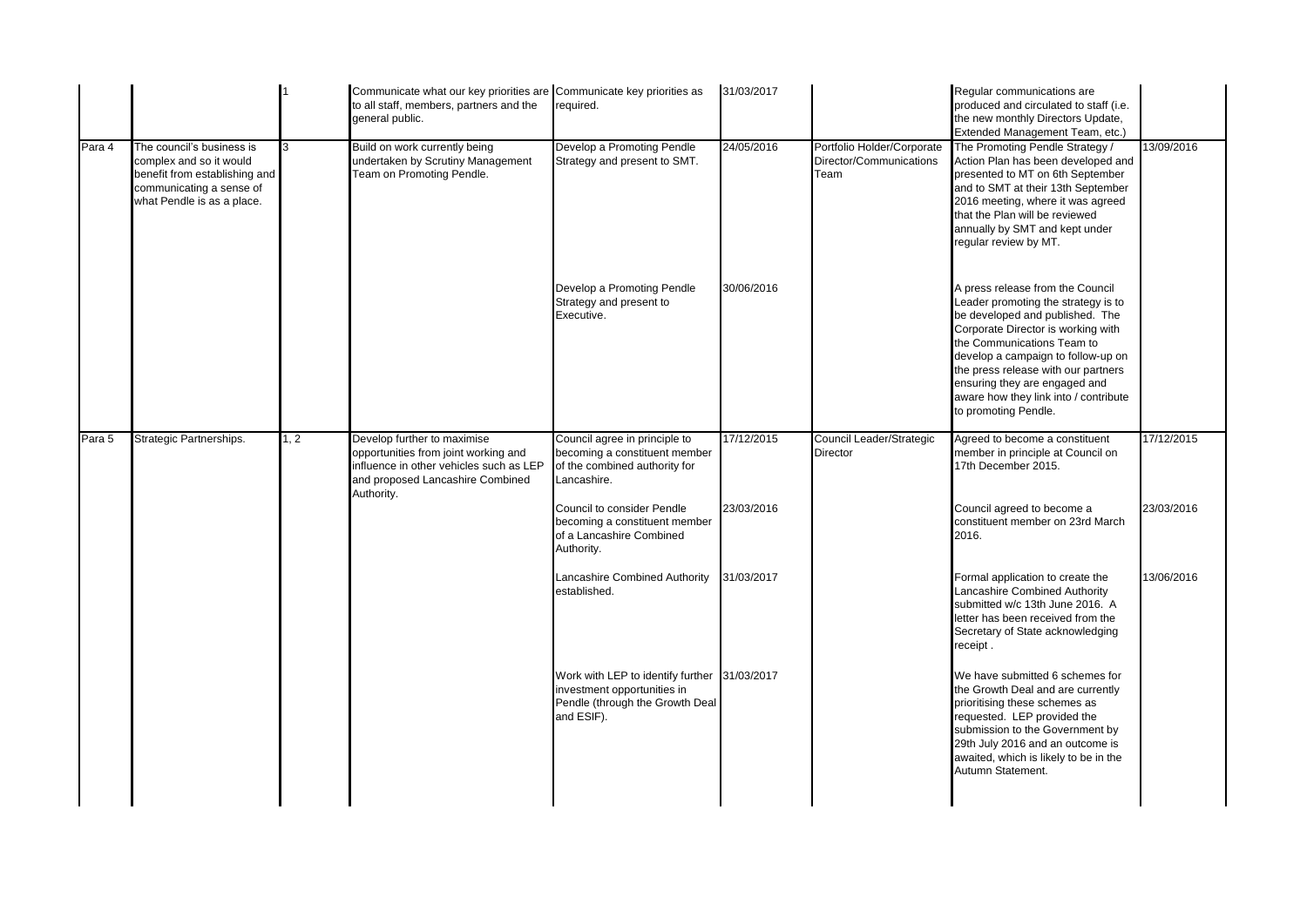|        |                                                                                            |                |                                                                                                                                                                                                                                                        | Further develop the strategic<br>partnership with Liberata<br>including extension of contract,<br>additional job creation and other<br>service based opportunities. | 31/03/2017                                           |                                                                           | Discussions are ongoing with<br>Liberata. Reports due to be<br>presented to Executive in November<br>and Council in December 2016.                                                                                                                                                                                                                                                                                                                                                                                                                                             |            |
|--------|--------------------------------------------------------------------------------------------|----------------|--------------------------------------------------------------------------------------------------------------------------------------------------------------------------------------------------------------------------------------------------------|---------------------------------------------------------------------------------------------------------------------------------------------------------------------|------------------------------------------------------|---------------------------------------------------------------------------|--------------------------------------------------------------------------------------------------------------------------------------------------------------------------------------------------------------------------------------------------------------------------------------------------------------------------------------------------------------------------------------------------------------------------------------------------------------------------------------------------------------------------------------------------------------------------------|------------|
| Para 6 | Lack of connectivity within<br>the borough.                                                |                | Continue to lobby the Lancashire<br>Enterprise Partnership, Lancashire<br>County Council and Government on the<br>transport and infrastructure issues<br>affecting Pendle (including A56 Colne-<br>Foulridge Bypass and rail network<br>improvements). | Council agree in principle to<br>becoming a constituent member<br>of the combined authority for<br>Lancashire.                                                      | 17/12/2015                                           | Council Leader/Strategic<br><b>Director</b>                               | Agreed at Council on 17th December<br>2015.                                                                                                                                                                                                                                                                                                                                                                                                                                                                                                                                    | 17/12/2015 |
|        |                                                                                            |                | Ensure Pendle's Transport Improvement Council to consider Pendle<br>Priorities are reflected in the<br>development of the Transport Ask for<br>the Lancashire Devolution Deal.                                                                         | becoming a constituent member<br>of a Lancashire Combined<br>Authority.                                                                                             | 23/03/2016                                           |                                                                           | Council agreed to become a<br>constituent member on 23rd March<br>2016.                                                                                                                                                                                                                                                                                                                                                                                                                                                                                                        | 23/03/2016 |
|        |                                                                                            |                |                                                                                                                                                                                                                                                        | Lancashire Combined Authority<br>established.                                                                                                                       | 31/03/2017                                           |                                                                           | Formal application to create the<br>Lancashire Combined Authority<br>submitted w/c 13th June 2016. A<br>letter has been received from the<br>Secretary of State acknowledging<br>receipt.                                                                                                                                                                                                                                                                                                                                                                                      | 13/06/2016 |
| Para 6 | <b>Issues</b> around land supply<br>and housing viability which<br>are barriers to growth. | $\overline{2}$ | Adopt Part 1 of the Local Plan - The<br>Core Strategy.                                                                                                                                                                                                 | Pendle Local Plan Part 1: Core<br>Strategy to be formally adopted.                                                                                                  | 17/12/2015                                           | <b>Political Group</b><br>Leaders/Corporate<br>Director/ Planning Manager | Formally adopted at Full Council on<br>17th December 2015.                                                                                                                                                                                                                                                                                                                                                                                                                                                                                                                     | 17/12/2015 |
|        |                                                                                            |                | Consider creating a Central<br>Development Management Committee<br>for major planning applications.                                                                                                                                                    | Proposals for creation of a<br><b>Central Development</b><br>Management Committee to be<br>considered at Annual Council.                                            | 19/05/2016                                           |                                                                           | Report presented to Annual Council<br>on 19th May 2016 where it was<br>agreed that the issues be referred<br>back to the all-party Governance<br>Working Group for further discussion.<br>A further report was presented to<br>Council on 14th July 2016 where it<br>was agreed that all applications for<br>60 or more houses be dealt with by<br>the Development Management<br>Committee and that the terms of<br>reference for the Committee and<br>Area Committees be amended<br>accordingly. This arrangement is to<br>be reviewed at the next Annual<br>Council meeting. | 14/07/2016 |
|        |                                                                                            |                | Adopt Part 2 of the Local Plan - the<br>Land Allocations DPD.                                                                                                                                                                                          | <b>Preferred Options</b><br>Publication<br>Examination<br>Adoption                                                                                                  | 31/03/2017<br>31/12/2017<br>30/06/2018<br>30/09/2018 |                                                                           | The Planning, Building Control &<br>Licensing Service Manager is to<br>present a report the Executive in<br>November 2016 to propose setting<br>up an all-party working group to take<br>this forward.                                                                                                                                                                                                                                                                                                                                                                         |            |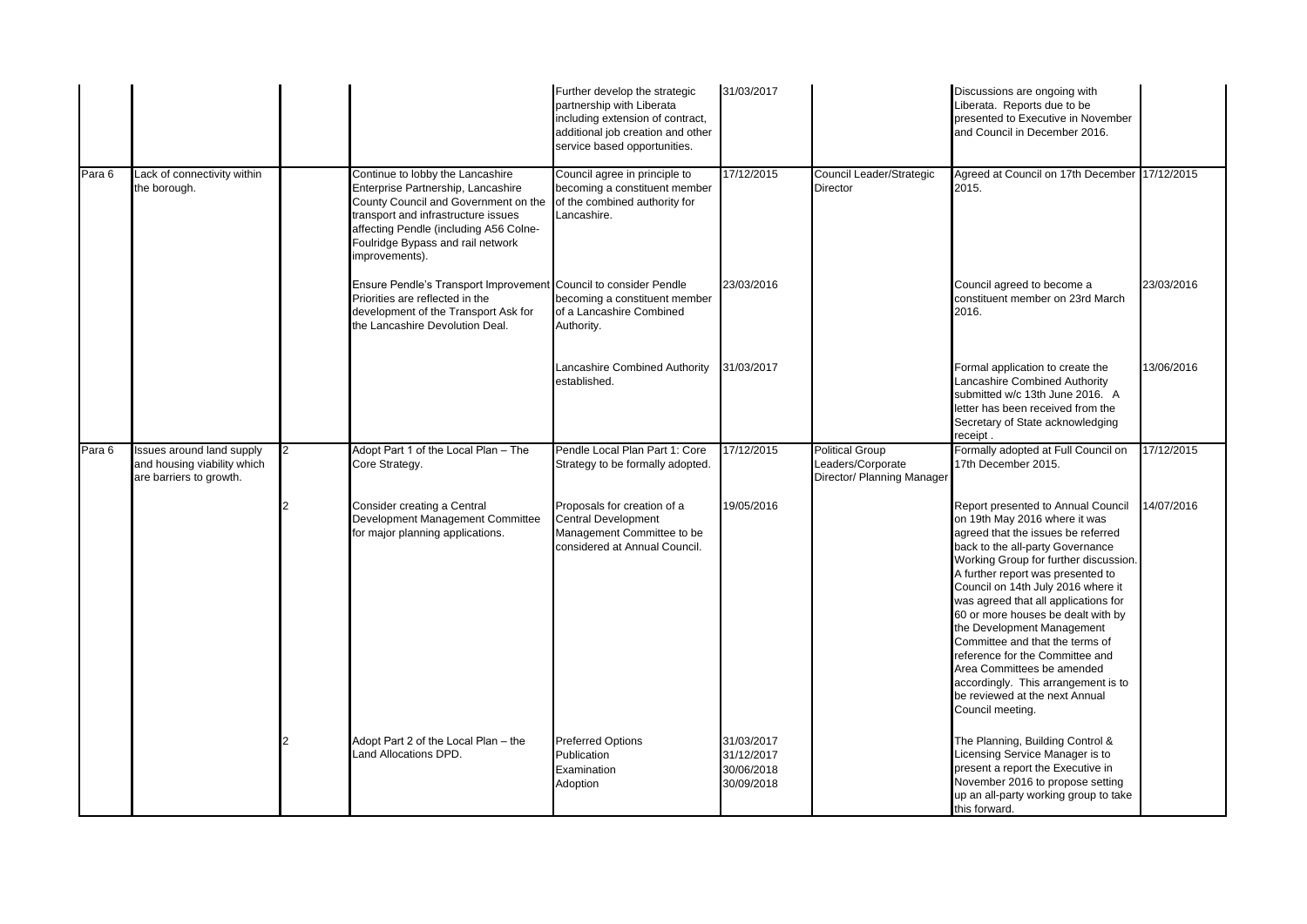| Para | Pendle has the basis for a        | 11.5 | Review the Council's role in the         | To support Pendle Leisure Trust 31/08/2017 |                         | Portfolio Holders/Corporate On hold pending the outcome of the |  |
|------|-----------------------------------|------|------------------------------------------|--------------------------------------------|-------------------------|----------------------------------------------------------------|--|
|      | areat cultural offer but in the   |      | provision of Arts and Cultural activity. | in refreshing the Entertainment            | Director/Pendle Leisure | comprehensive review of leisure                                |  |
|      | current climate this is not the I |      |                                          | and Arts Strategy.                         | Trust                   | provision in Pendle.                                           |  |
|      | best use of council               |      |                                          |                                            |                         |                                                                |  |
|      | resources.                        | 1, 5 | Develop an appropriate model of service  |                                            |                         |                                                                |  |
|      |                                   |      | delivery.                                |                                            |                         |                                                                |  |

|         | POLITICAL & MANAGERIAL LEADERSHIP                                                                                                                                   |         |                                                                                                                                                                                                                 |                                                                                                                          |                           |                                                                                                |                                                                                                                                                                                                                                                                                                                                                                                          |                  |  |  |  |
|---------|---------------------------------------------------------------------------------------------------------------------------------------------------------------------|---------|-----------------------------------------------------------------------------------------------------------------------------------------------------------------------------------------------------------------|--------------------------------------------------------------------------------------------------------------------------|---------------------------|------------------------------------------------------------------------------------------------|------------------------------------------------------------------------------------------------------------------------------------------------------------------------------------------------------------------------------------------------------------------------------------------------------------------------------------------------------------------------------------------|------------------|--|--|--|
|         | <b>Issue / Opportunity</b>                                                                                                                                          |         | <b>Required Action</b>                                                                                                                                                                                          | <b>Milestones</b>                                                                                                        | <b>Milestone Due</b>      | Leads                                                                                          | <b>Progress Update</b>                                                                                                                                                                                                                                                                                                                                                                   | <b>Completed</b> |  |  |  |
| Para 12 | Lack of a collective<br>understanding of the bigger<br>issues facing the borough<br>and a lack of preparedness<br>to deal with them.                                | 5, 6, 7 | Continued close working between<br>Political Leadership and Senior<br>Management to fully understand these<br>and how to deal with them. (Explore<br>support from LGA for Political<br>Leadership Development.) | Corporate Director to circulate<br>details to Members of LGA<br>support tools for Political<br>Leadership Development.   | <b>Date</b><br>29/02/2016 | Council Leader and<br><b>Political Group</b><br>Leaders/Strategic Director                     | Details circulated as proposed.                                                                                                                                                                                                                                                                                                                                                          | 29/02/2016       |  |  |  |
|         |                                                                                                                                                                     | 5, 6, 7 | Once identified ensure the key priorities Member Development Group to<br>for Pendle are communicated and<br>embedded throughout the organisation,<br>i.e:                                                       | review take-up of Political<br>Leadership Development<br>support.                                                        | 31/07/2016                |                                                                                                | Agreed that the Member<br>Development Group be made up of<br>the 3 Political Group Leaders and<br>they will review take-up at the next<br>meeting planned for November 2016.                                                                                                                                                                                                             |                  |  |  |  |
|         |                                                                                                                                                                     |         | Members - Communicate key messages Member Development Group to<br>to Members via Member Briefings and<br>the Member Development Programme.                                                                      | communicate key messages to<br>all Members.                                                                              | 31/07/2016                |                                                                                                | Key messages to Members to be<br>communicated at various Council<br>meetings throughout the year, e.g.<br>housing issues were discussed<br>during May meeting; Prevent &<br>Safeguarding - planned for July but to<br>be rescheduled; Finance - Oct; and<br>benefit changes - Dec. Planning<br>issues were discussed during a<br>separate meeting held in July (see<br>below - Para 13). | Ongoing          |  |  |  |
|         |                                                                                                                                                                     |         | Staff - Communicate key message to<br>staff via Team Brief, Directors Blog and<br>Intranet.                                                                                                                     | Key messages communicated to 31/07/2016<br>all staff.                                                                    |                           |                                                                                                | The Team Brief and Directors Blog<br>have now been merged. The new<br>Directors Update was launched on<br>4th July 2016 and will now be<br>published monthly.                                                                                                                                                                                                                            | Ongoing          |  |  |  |
| Para 13 | Changes and development in 5, 6<br>certain parts of the borough<br>that could boost investment<br>across Pendle as a whole<br>need to be accepted and<br>supported. |         | Encourage a greater understanding and Hold a development session for<br>emphasis on the potential benefits for<br>the Borough as a whole beyond local<br>level considerations and local concerns.               | all Members on the implications<br>of the Local Plan.                                                                    | Spring / Summer<br>2016   | <b>Political Group</b><br>Leaders/Strategic<br>Director/Corporate<br>Director/Planning Manager | Development session held 21st July<br>2016.                                                                                                                                                                                                                                                                                                                                              | 21/07/2016       |  |  |  |
|         |                                                                                                                                                                     | 5, 6    | Consider creating a Central<br>Development Management Committee<br>for major planning applications.                                                                                                             | Proposals for creation of a<br><b>Central Development</b><br>Management Committee to be<br>considered at Annual Council. | 19/05/2016                |                                                                                                | Report presented to Annual Council<br>on 19th May 2016 where it was<br>agreed that the issues be referred<br>back to the all-party Governance<br>Working Group for further discussion.<br>Please refer to Para 6 for further<br>comments.                                                                                                                                                | 14/07/2016       |  |  |  |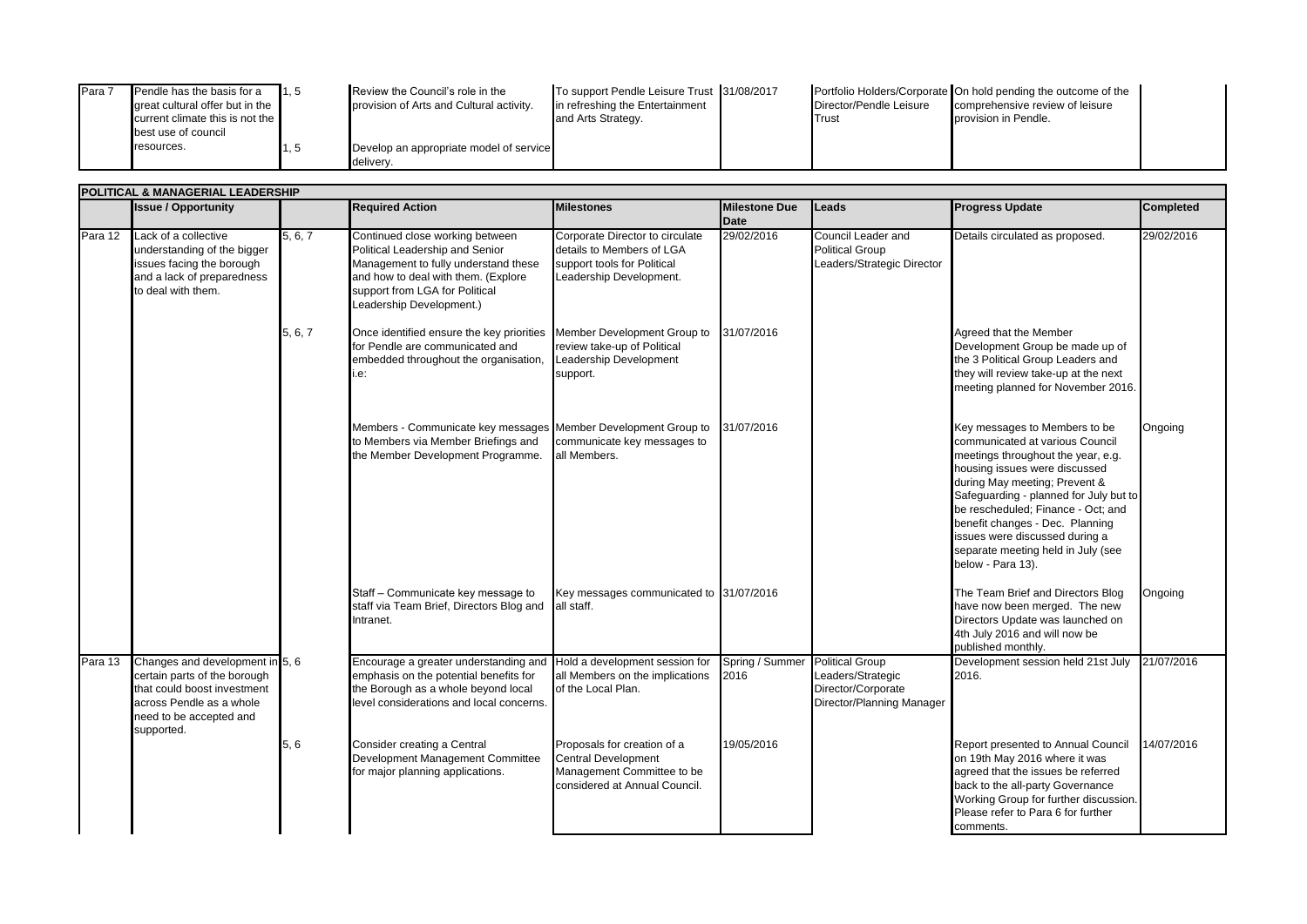| IPara 14 | Lack of a structured Member 7 | Establish a cross party Member       | Establish Member Development 31/03/2016 |            | <b>Political Group</b> | Group established following                          | 31/03/2016 |
|----------|-------------------------------|--------------------------------------|-----------------------------------------|------------|------------------------|------------------------------------------------------|------------|
|          | Development programme.        | Development Group to develop and     | Group.                                  |            |                        | Leaders/Corporate Director agreement that the Member |            |
|          |                               | introduce a structured Member        |                                         |            |                        | Development Group be made up of                      |            |
|          |                               | Development programme, utilising the |                                         |            |                        | the 3 Political Group Leaders.                       |            |
|          |                               | LGA tools where appropriate.         |                                         |            |                        |                                                      |            |
|          |                               |                                      | Develop the structure of the            | 30/06/2016 |                        | To be picked up at the next meeting                  |            |
|          |                               |                                      | <b>Member Development</b>               |            |                        | planned for November 2016.                           |            |
|          |                               |                                      | Programme.                              |            |                        |                                                      |            |

|                    | <b>FINANCIAL PLANNING &amp; VIABILITY</b>                                                                                                                                            |               |                                                                                                                                                                                            |                                                                                     |                                     |                                                                                       |                                                                                                                                                                                                                                                                                                                                                       |                  |  |  |  |
|--------------------|--------------------------------------------------------------------------------------------------------------------------------------------------------------------------------------|---------------|--------------------------------------------------------------------------------------------------------------------------------------------------------------------------------------------|-------------------------------------------------------------------------------------|-------------------------------------|---------------------------------------------------------------------------------------|-------------------------------------------------------------------------------------------------------------------------------------------------------------------------------------------------------------------------------------------------------------------------------------------------------------------------------------------------------|------------------|--|--|--|
|                    | <b>Issue / Opportunity</b>                                                                                                                                                           |               | <b>Required Action</b>                                                                                                                                                                     | <b>Milestones</b>                                                                   | <b>Milestone Due</b><br><b>Date</b> | <b>Leads</b>                                                                          | <b>Progress Update</b>                                                                                                                                                                                                                                                                                                                                | <b>Completed</b> |  |  |  |
| Para 17<br>Para 18 | The council needs to act now 1, 2<br>to address its projected<br>significant budget shortfall by<br>making difficult decisions in<br>order to protect key services<br>in the future. |               | Need to ensure the gravity of the<br>council's financial position is fully<br>understood by all elected Members,<br>staff, partners and residents.                                         | Hold regular briefing sessions for 31/03/2017<br>Members on this.                   |                                     | <b>Political Group</b><br>Leaders/Strategic<br>Director/Financial Services<br>Manager | MTFP report presented to the<br>Executive on 26th May 2016. MTFP<br>Presentation to Budget Working<br>Group (BWG) on 2nd June 2016. An<br>update to BWG presented on 30th<br>August and a report on initial savings<br>proposals was presented to the<br>Executive on 22nd September 2016.<br>Due to be presented to Council on<br>20th October 2016. |                  |  |  |  |
|                    |                                                                                                                                                                                      | 1, 2          | Cross-Party Budget Working Group and Present the Medium Term<br>Executive to consider Medium Term<br>Financial Plan and Financial Strategy.                                                | Financial Plan to the Cross-Party<br><b>Budget Working Group.</b>                   | 31/05/2016                          |                                                                                       | MTFP presented to the Cross-Party<br>Budget Working Group on 2nd June<br>2016.                                                                                                                                                                                                                                                                        | 02/06/2016       |  |  |  |
|                    |                                                                                                                                                                                      |               |                                                                                                                                                                                            | Present the Medium Term<br>Financial Plan to the Executive.                         | 30/06/2016                          |                                                                                       | Presented to the Executive on 26th<br>May 2016.                                                                                                                                                                                                                                                                                                       | 26/05/2016       |  |  |  |
| Para 19            | Consider options for making<br>significant savings from the<br>biggest spend items.                                                                                                  | 1, 4          | Waste & recycling - consider alternative Initial report on waste & recycling 31/07/2016<br>delivery arrangements with particular<br>reference to termination of cost sharing<br>agreement. | to be presented to the Cross-<br>Party Budget Working Group.                        |                                     | Portfolio Holders/Strategic<br>Director/Corporate<br>Director/Service Managers        | The WRAP report was presented at<br>the 30th August 2016 meeting. Work<br>on proposed options being<br>undertaken and due to be presented<br>to the Budget Working Group<br>scheduled for November 2016.                                                                                                                                              |                  |  |  |  |
|                    |                                                                                                                                                                                      |               |                                                                                                                                                                                            | Initial report on waste & recycling 22/09/2016<br>to be presented to the Executive. |                                     |                                                                                       |                                                                                                                                                                                                                                                                                                                                                       |                  |  |  |  |
|                    |                                                                                                                                                                                      | $\frac{4}{3}$ | Grounds Maintenance - review with<br>particular reference to the impact of the<br>transfer of services and facilities to town the Cross-Party Budget Working<br>and parish councils.       | Initial report on Grounds<br>Maintenance to be presented to<br>Group.               | 31/07/2016                          |                                                                                       | Initial report presented to BWG on<br>30th August as planned. Work on<br>proposed options being undertaken<br>and are due to be presented to the<br>next Budget Working Group<br>scheduled for November 2016.                                                                                                                                         |                  |  |  |  |
|                    |                                                                                                                                                                                      |               |                                                                                                                                                                                            | Initial reports on Grounds<br>Maintenance to be presented to<br>the Executive.      | 22/09/2016                          |                                                                                       |                                                                                                                                                                                                                                                                                                                                                       |                  |  |  |  |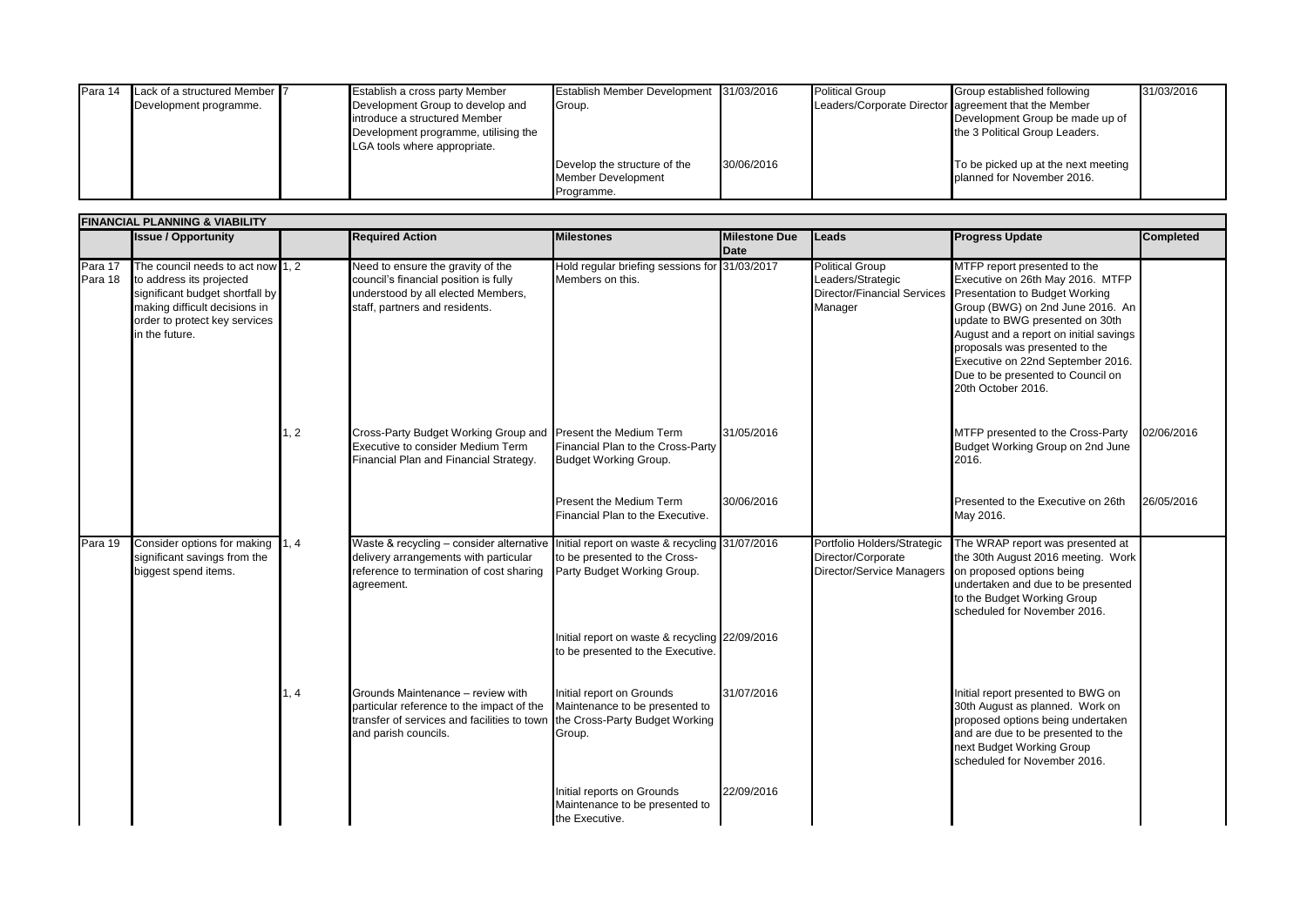|           |                                                                                                             | 1, 4, 6 | Leisure - conduct a comprehensive<br>review of leisure services provision.                                        | Initial report on leisure service<br>provision to be presented to the<br><b>Cross-Party Budget Working</b><br>Group.<br>Initial report on leisure service<br>provision to be presented to the | 31/07/2016<br>22/09/2016 |                                                          | The V4 report and proposed options<br>presented at 30th August 2016<br>meeting. A brochure is now being<br>produced for soft market testing<br>which will be presented to BWG in<br>October.                        |            |  |
|-----------|-------------------------------------------------------------------------------------------------------------|---------|-------------------------------------------------------------------------------------------------------------------|-----------------------------------------------------------------------------------------------------------------------------------------------------------------------------------------------|--------------------------|----------------------------------------------------------|---------------------------------------------------------------------------------------------------------------------------------------------------------------------------------------------------------------------|------------|--|
|           |                                                                                                             | 1, 4    | Liberata - challenge existing<br>arrangements through effective<br>benchmarking and renegotiation of<br>contract. | Executive.<br>Initial report on Liberata to be<br>presented to the Cross-Party<br><b>Budget Working Group.</b><br>Initial report on Liberata to be                                            | 31/07/2016<br>22/09/2016 |                                                          | Further report / verbal update to be<br>presented to the next meeting<br>scheduled for December 2016.                                                                                                               |            |  |
|           |                                                                                                             |         | Develop proposals from balance of<br>expenditure / income to deliver savings<br>of c.£2m over period 2017-2020.   | presented to the Executive.<br>Initial report on proposals to be<br>presented to the Cross-Party<br><b>Budget Working Group.</b>                                                              | 31/07/2016               |                                                          | Initial report to BWG presented on<br>30th August and a report on initial<br>savings proposals was presented to<br>the Executive on 22nd September<br>2016. Due to be presented to<br>Council on 20th October 2016. |            |  |
|           |                                                                                                             |         |                                                                                                                   | Initial report on proposals to be<br>presented to the Executive.                                                                                                                              | 22/09/2016               |                                                          |                                                                                                                                                                                                                     |            |  |
| Para $20$ | Maximise development<br>opportunities of Council<br>assets.                                                 | 1, 2    | Review and refresh the Asset<br>Management Plan to identify assets that<br>can be developed.                      | Report to the Executive.                                                                                                                                                                      | 08/02/2017               | Council Leader/Portfolio<br>Holders/Strategic<br>Manager | Work is ongoing with the Draft Asset<br>Management Plan to be presented to<br>Director/Financial Services the Executive in December 2016.                                                                           |            |  |
|           |                                                                                                             |         |                                                                                                                   | Report to Council.                                                                                                                                                                            | 16/02/2017               |                                                          |                                                                                                                                                                                                                     |            |  |
|           |                                                                                                             | 1, 2    | Identify opportunities to work with<br>partners on asset development.                                             | Report to the Executive.                                                                                                                                                                      | 30/06/2016               |                                                          | This will be picked up in the<br>Commercial Strategy which is<br>currently being developed.                                                                                                                         |            |  |
|           |                                                                                                             |         |                                                                                                                   | Report to Council.                                                                                                                                                                            | 14/07/2016               |                                                          |                                                                                                                                                                                                                     |            |  |
|           |                                                                                                             | 2       | Continue to work with PEARL on<br>development opportunities.                                                      | Report to Executive                                                                                                                                                                           | 26/05/2016               |                                                          | <b>PEARL Joint Venture Companies</b><br>Development Programme 2016/17<br>presented to the Executive on 30th<br>June 2016.                                                                                           | 30/06/2016 |  |
|           |                                                                                                             |         |                                                                                                                   | Continue to work with PEARL on Ongoing<br>development opportunities.                                                                                                                          |                          |                                                          | Ongoing - see comment above.                                                                                                                                                                                        |            |  |
| Para 20   | Consider prudential<br>borrowing for appropriate<br>investments to provide an<br>ongoing revenue return for | 1, 2    | Research examples of prudential<br>borrowing for investment.                                                      | Present proposals / options to<br>the Executive.                                                                                                                                              | 22/09/2016               | Strategic Director/Financial<br>Services Manager         | Work ongoing. One current example<br>is the Executive (22/9/16) agreeing to<br>the Council acquiring its interest in<br>the ACE Centre for which it currently<br>holds long-term leases. This will                  |            |  |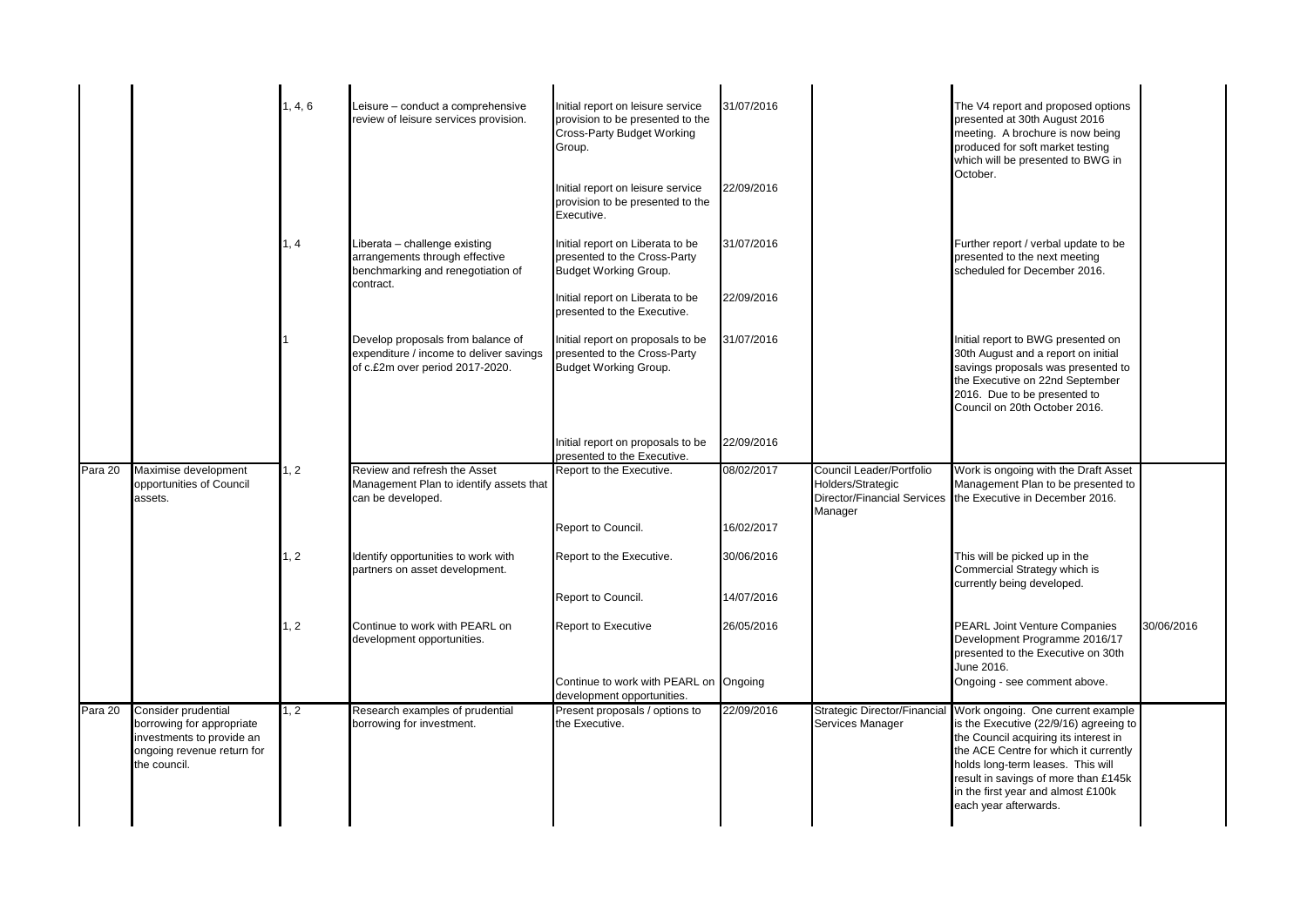|  |  | Identify investment opportunities as a | Present proposals / options to | 22/09/2016 | Work ongoing |  |
|--|--|----------------------------------------|--------------------------------|------------|--------------|--|
|  |  | means of providing ongoing revenue     | the Executive.                 |            |              |  |
|  |  | opportunities to the Council.          |                                |            |              |  |

|         | <b>GOVERNANCE &amp; DECISION MAKING</b>                                                                                                                                   |      |                                                                                                                                                                                                     |                                                                                                                      |                                     |                                                                                                                               |                                                                                                                                                                                                                                                                                                                                                                    |                                        |  |  |  |
|---------|---------------------------------------------------------------------------------------------------------------------------------------------------------------------------|------|-----------------------------------------------------------------------------------------------------------------------------------------------------------------------------------------------------|----------------------------------------------------------------------------------------------------------------------|-------------------------------------|-------------------------------------------------------------------------------------------------------------------------------|--------------------------------------------------------------------------------------------------------------------------------------------------------------------------------------------------------------------------------------------------------------------------------------------------------------------------------------------------------------------|----------------------------------------|--|--|--|
|         | <b>Issue / Opportunity</b>                                                                                                                                                |      | <b>Required Action</b>                                                                                                                                                                              | <b>Milestones</b>                                                                                                    | <b>Milestone Due</b><br><b>Date</b> | Leads                                                                                                                         | <b>Progress Update</b>                                                                                                                                                                                                                                                                                                                                             | <b>Completed</b>                       |  |  |  |
| Para 22 | Identify how to balance<br>strategic outward looking<br>capacity with capacity that<br>complements the area based<br>work of the Council.                                 |      | Explore strategic partnering<br>opportunities with other local authorities,<br>particularly Lancashire County Council,<br>Burnley Borough Council, Nelson and<br>Colne College, the Health Service. | Report as required on<br>developments to the Executive.                                                              | 31/03/2017                          | Council Leader/Strategic<br><b>Director</b>                                                                                   | Examples of current partnership work<br>being undertaken/explored:<br>LCC re their budget cuts to try to<br>mitigate the impact on Pendle;<br>Transfer of services and facilities to<br>town and parish councils;                                                                                                                                                  |                                        |  |  |  |
|         |                                                                                                                                                                           |      |                                                                                                                                                                                                     |                                                                                                                      |                                     |                                                                                                                               | Burnley re Disaster Recovery /<br><b>Business Continuity:</b><br>Burnley, Blackburn, Hyndburn and<br>Preston re CCTV;<br>Liberata on development of new<br>intranet;<br>DWP around getting the previously<br>employed back into work;                                                                                                                              |                                        |  |  |  |
|         |                                                                                                                                                                           |      |                                                                                                                                                                                                     |                                                                                                                      |                                     |                                                                                                                               | CCG around social prescribing;<br>STP for health, considering ways to<br>integrate services.                                                                                                                                                                                                                                                                       |                                        |  |  |  |
| Para 23 | Avoid the duplication of<br>service provision to each<br>local area, focussing on<br>providing specific solutions<br>tailored to the different needs<br>of its localities | 5    | As part of the strategic and service<br>planning process consider the provision future programme of transfers for<br>of services across Pendle as a whole.                                          | Consider and implement the<br>the forthcoming year:-                                                                 | 31/03/2017                          | <b>Transfer of Services and</b><br>Facilities to Town and<br><b>Parish Councils</b><br>Committee/Corporate<br><b>Director</b> | The work with town and parish<br>councils is ongoing with regard to the<br>implementation of the current<br>programme of transfers and with the<br>development of the programme for<br>future transfers.                                                                                                                                                           |                                        |  |  |  |
|         |                                                                                                                                                                           | 1, 5 | Continue the programme of transfer of<br>facilities and services to town and parish<br>councils                                                                                                     | Parks<br><b>Recreation Grounds</b><br>Miscellaneous Buildings<br>Miscellaneous Pieces of Land<br><b>Garage Sites</b> |                                     |                                                                                                                               | Financial Services Manager currently<br>reviewing the areas of work we<br>currently deliver on behalf of other<br>organisations yet which we do not<br>have a statutory responsibility to do.<br>To be presented to the Budget                                                                                                                                     |                                        |  |  |  |
|         |                                                                                                                                                                           |      | Examine other delivery models e.g.<br>social enterprise companies                                                                                                                                   | Determine the programme of<br>transfers for 2017/18.                                                                 | 31/01/2017                          |                                                                                                                               | Working Group in November 2016.                                                                                                                                                                                                                                                                                                                                    |                                        |  |  |  |
| Para 24 | Exploit the opportunity<br>provided by the creation of a<br><b>Combined Authority for</b><br>Lancashire                                                                   | 1, 2 | Position the Council as a key partner in<br>the Combined Authority.                                                                                                                                 | See above (Pg 1 & 2)                                                                                                 | See above (Pg 1<br>82)              | Council Leader/Strategic<br><b>Director</b>                                                                                   | Agreed to become a constituent<br>member in principle at Council on<br>17th December 2015.<br>Council agreed to become a<br>constituent member on 23rd March<br>2016.<br>Formal application to create the<br>Lancashire Combined Authority<br>submitted w/c 13th June 2016. A<br>letter has been received from the<br>Secretary of State acknowledging<br>receipt. | 17/12/2015<br>23/03/2016<br>13/06/2016 |  |  |  |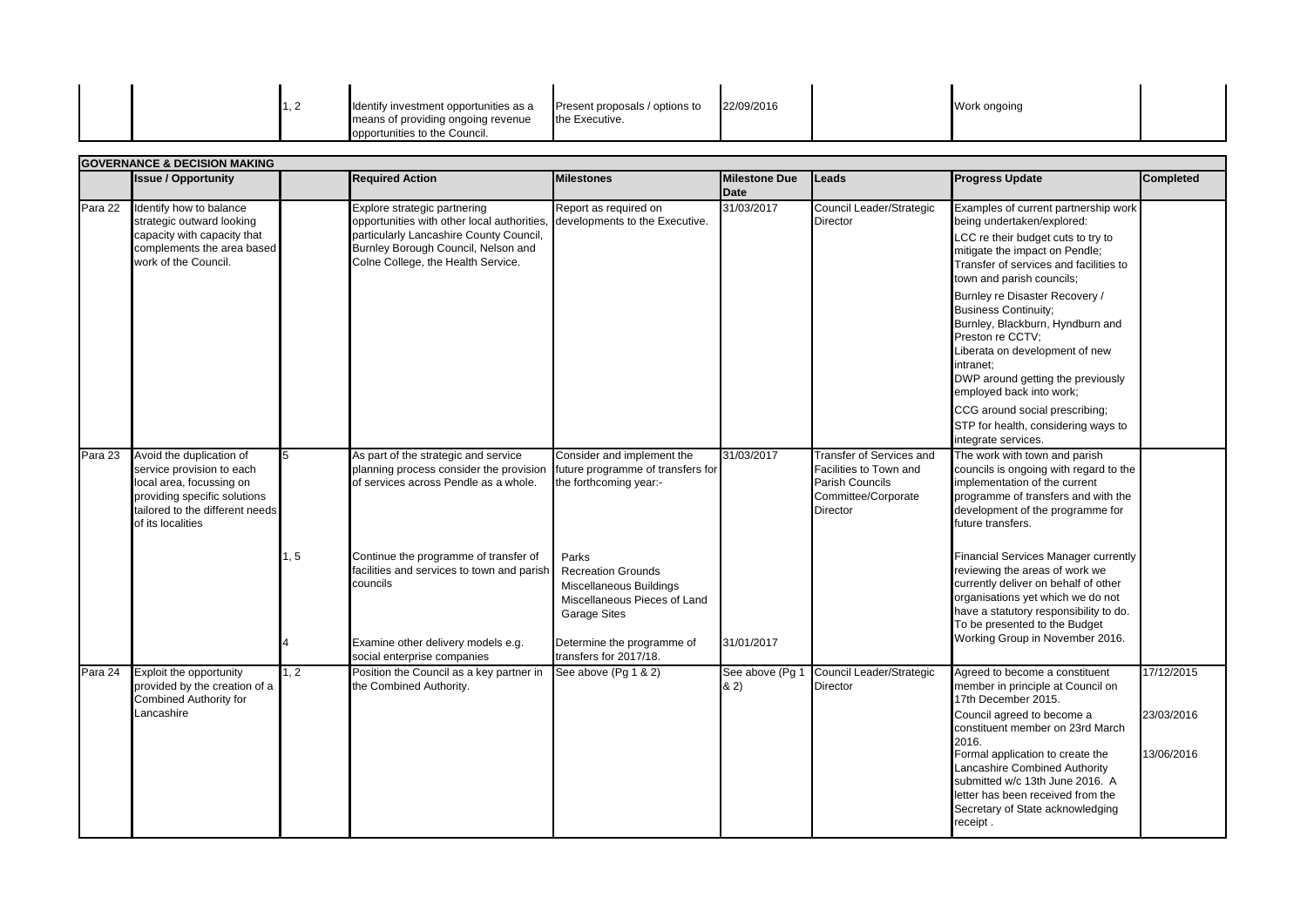| Para 26 | In any governance<br>arrangements adopted by<br>the council we need to<br>ensure we retain and apply | Reconvene the Governance Working<br>Group to consider governance and<br>democratic arrangements.                                          | Hold initial Governance Working 26/02/2016<br>Group meeting.                                                                                                                                                                                                                         |            | <b>Political Group</b> | Initial meeting held in early 2016 and Completed<br>Leaders/Corporate Director reported to Council on 14th July<br>2016.                                                                                                                                                                                                                                                    |  |
|---------|------------------------------------------------------------------------------------------------------|-------------------------------------------------------------------------------------------------------------------------------------------|--------------------------------------------------------------------------------------------------------------------------------------------------------------------------------------------------------------------------------------------------------------------------------------|------------|------------------------|-----------------------------------------------------------------------------------------------------------------------------------------------------------------------------------------------------------------------------------------------------------------------------------------------------------------------------------------------------------------------------|--|
|         | the key knowledge,<br>experience and<br>accountability of elected<br>Members.                        | Consider how Members can develop a<br>greater understanding of their<br>colleagues' wards and the specific<br>issues and needs they have. | Meeting of Governance Working 30/09/2016<br>Group to consider options for<br>revised warding and election<br>arrangements based on one third<br>less Council members with a<br>view to a review by Local<br>Government Boundary<br>Commission and implementation<br>in 2018 or 2019. |            |                        | Council on 14th July acknowledged<br>desirability of an electoral review and<br>requested the Working Group to<br>undertake further detailed work.<br>Meeting to take place in October and<br>a further report will be submitted to<br>Council on 15th December 2016,<br>following which a meeting with the<br><b>Local Government Boundary</b><br>Commission will be held. |  |
|         |                                                                                                      |                                                                                                                                           | Review of Scrutiny working<br>arrangements to be submitted to<br>Annual Council.                                                                                                                                                                                                     | 19/05/2016 |                        | Annual Report and Work Programme 19/05/2016<br>submitted to Annual Council where it<br>was agreed to continue with existing<br>working arrangements.                                                                                                                                                                                                                        |  |

|         | <b>ORGANISATIONAL CAPACITY</b>                                                                                                                                   |  |                                                                                                                                                 |                                                                                                        |                      |                                                                                          |                                                                                                                                                                                                                                                                                                               |                  |  |  |  |
|---------|------------------------------------------------------------------------------------------------------------------------------------------------------------------|--|-------------------------------------------------------------------------------------------------------------------------------------------------|--------------------------------------------------------------------------------------------------------|----------------------|------------------------------------------------------------------------------------------|---------------------------------------------------------------------------------------------------------------------------------------------------------------------------------------------------------------------------------------------------------------------------------------------------------------|------------------|--|--|--|
|         | <b>Issue / Opportunity</b>                                                                                                                                       |  | <b>Required Action</b>                                                                                                                          | <b>Milestones</b>                                                                                      | <b>Milestone Due</b> | Leads                                                                                    | <b>Progress Update</b>                                                                                                                                                                                                                                                                                        | <b>Completed</b> |  |  |  |
|         |                                                                                                                                                                  |  |                                                                                                                                                 |                                                                                                        | <b>IDate</b>         |                                                                                          |                                                                                                                                                                                                                                                                                                               |                  |  |  |  |
| Para 30 | To retain current capacity the 7<br>council needs to give<br>consideration to succession<br>planning and career<br>progression for both officers<br>and Members. |  | Continue to develop and deliver the<br>Workforce Development Strategy<br>including:                                                             | Monthly meetings of the<br>Continuous Improvement Group<br>(CIG) to capture staff feedback.            | 31/03/2017           | <b>Political Group</b><br>Leaders/Strategic<br>Director/Corporate<br>Director/HR Manager | CIG meet on monthly basis and the<br>work of the group has been fed into<br>the new Workforce Development<br>Strategy presented to MT on 14th<br>June 2016.                                                                                                                                                   |                  |  |  |  |
|         |                                                                                                                                                                  |  | <b>Organisational Development</b><br>Leadership Development<br><b>Skills Development</b><br><b>Recruitment &amp; Retention</b><br>Pay & Rewards | Management Team to meet<br>monthly to focus solely on<br>organisation and staff<br>development issues. | 31/03/2017           |                                                                                          | Management Team now meet<br>monthly to specifically discuss<br>organisational and staff development<br>issues. Items of focus so far have<br>been Pay and Rewards and<br>Leadership Development. Also, an<br><b>Extended Management Team</b><br>(middle managers) has been<br>developed and meets bi-monthly. |                  |  |  |  |
|         |                                                                                                                                                                  |  | Develop and introduce a structured<br>member development programme,<br>utilising the LGA tools where<br>appropriate.                            | Establish Member Development 31/03/2016<br>Group.                                                      |                      |                                                                                          | Group established following<br>agreement that the Member<br>Development Group be made up of<br>the 3 Political Group Leaders.                                                                                                                                                                                 | 31/03/2016       |  |  |  |
|         |                                                                                                                                                                  |  |                                                                                                                                                 | Develop the structure of the<br><b>Member Development</b><br>Programme.                                | 30/06/2016           |                                                                                          | To be picked up at the next meeting<br>planned for November 2016.                                                                                                                                                                                                                                             |                  |  |  |  |
| Para 31 | Strengthen the approach and 7<br>buy-in to digital<br>transformation to increase<br>capacity and aid service                                                     |  | Consider bringing back in-house the<br>roles of Head of IT / development of IT<br>Strategy and Strategic HR.                                    | To be considered as part of the<br>renegotiation of the Liberata<br>contract.                          | 30/09/2016           | Council Leader/Portfolio<br>Holders/Strategic<br>Director/Corporate<br>Director/Liberata | Discussions are ongoing with<br>Liberata.                                                                                                                                                                                                                                                                     |                  |  |  |  |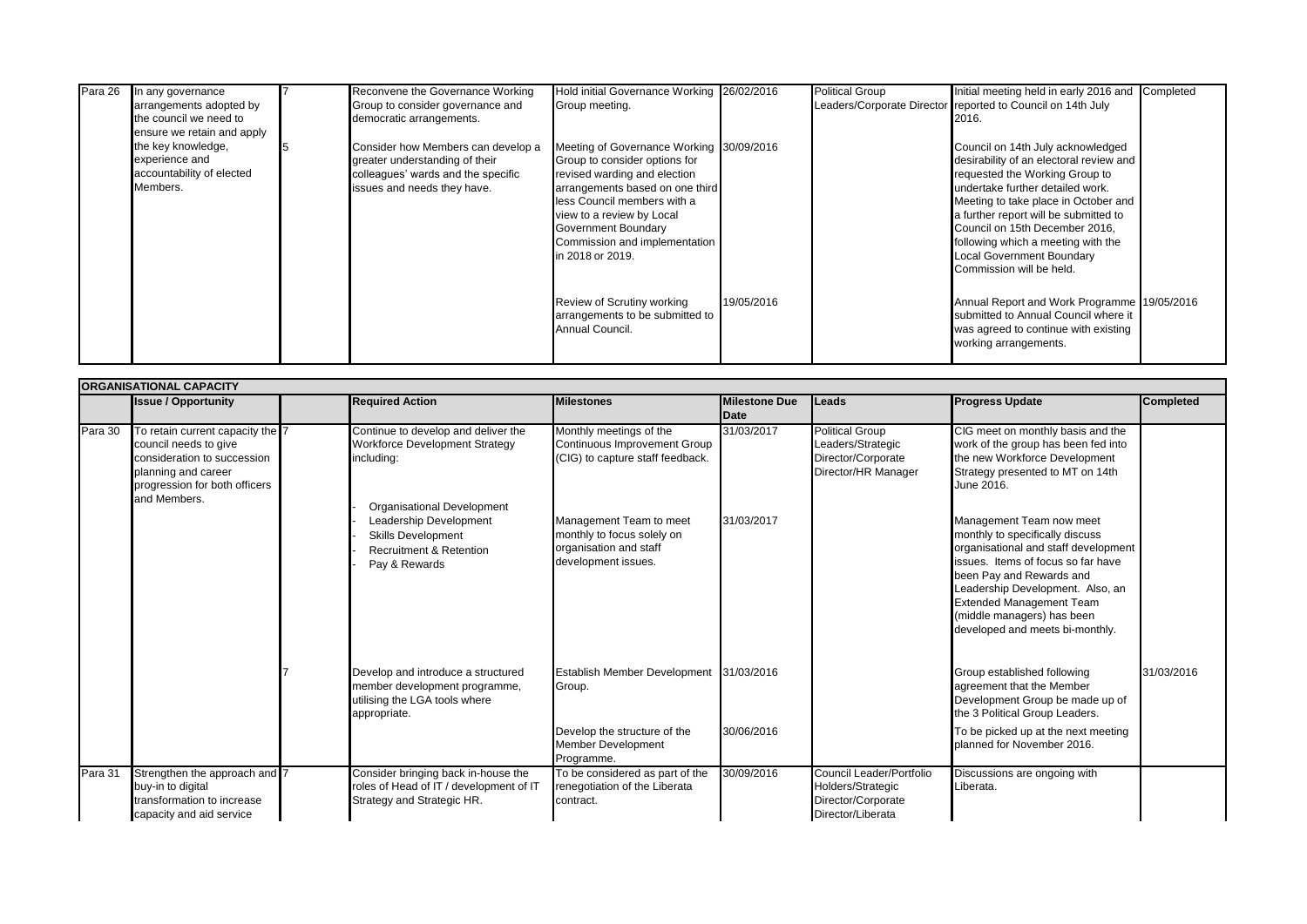|         | improvement.                                                                                                            | Appoint a Digital and Transformation<br>Member Champion.                                                                                                           | Member Champions appointed at 19/05/2016<br>Annual Council.                           |            |                                                          | The Leader of the Council. Cllr<br>Mohammed Iqbal, is the Digital and<br>Transformation Champion. The<br>Corporate Director is to start work on<br>developing a Digital Strategy which<br>will be presented to the Executive in<br>November 2016.                                                                                                                           | Completed |
|---------|-------------------------------------------------------------------------------------------------------------------------|--------------------------------------------------------------------------------------------------------------------------------------------------------------------|---------------------------------------------------------------------------------------|------------|----------------------------------------------------------|-----------------------------------------------------------------------------------------------------------------------------------------------------------------------------------------------------------------------------------------------------------------------------------------------------------------------------------------------------------------------------|-----------|
| Para 32 | Identify latent capacity within<br>the organisation that might<br>help to address resource<br>issues and empower staff. | Conduct a skills audit to identify latent<br>capacity and talent of staff and how this<br>can be utilised.                                                         | Skills Audit completed and<br>individual's skills 'offer' published  <br>on intranet. | 30/04/2016 | Corporate Director/HR<br>Manager                         | The first round of Skills Audit surveys<br>have been circulated to staff;<br>however, the response rate was very<br>low (approx. 5). Further work is still<br>to be done to embed this and a<br>further round of surveys are planned<br>in the near future. A further push to<br>promote this exercise will be planned<br>for a future Extended Management<br>Team meeting. |           |
| Para 32 | Develop commercial skills                                                                                               | Develop a strategy to focus on<br>investment in services, sale of surplus<br>services, reviewing charging<br>mechanisms and achieving better<br>returns on assets. | Development of a Commercial<br>Strategy                                               | 30/09/2016 | Corporate Director/<br>Financial Service Manager stages. | Development of strategy in early                                                                                                                                                                                                                                                                                                                                            |           |

| <b>LEADERSHIP TEAM</b> |                                                                                                                  |  |                                                                                                                                                                                                                                                                                                                                                                                               |                     |                      |                                                        |                                                                                                                                                                                                                                                                                                               |         |  |  |
|------------------------|------------------------------------------------------------------------------------------------------------------|--|-----------------------------------------------------------------------------------------------------------------------------------------------------------------------------------------------------------------------------------------------------------------------------------------------------------------------------------------------------------------------------------------------|---------------------|----------------------|--------------------------------------------------------|---------------------------------------------------------------------------------------------------------------------------------------------------------------------------------------------------------------------------------------------------------------------------------------------------------------|---------|--|--|
|                        | <b>Issue / Opportunity</b>                                                                                       |  | <b>Required Action</b>                                                                                                                                                                                                                                                                                                                                                                        | <b>Milestones</b>   | <b>Milestone Due</b> | <b>ILeads</b>                                          |                                                                                                                                                                                                                                                                                                               |         |  |  |
|                        |                                                                                                                  |  |                                                                                                                                                                                                                                                                                                                                                                                               |                     | Date                 |                                                        |                                                                                                                                                                                                                                                                                                               |         |  |  |
|                        | Para 34 Ensure the skills with the<br>senior management team<br>are being deployed in the<br>most effective way. |  | Continue to develop and implement the Management Team to meet<br>Workforce Development Plan, including monthly to focus solely on<br>Leadership Programme and succession organisation and staff<br>planning.<br>Consider all development opportunities<br>for staff at all levels to free up the senior<br>management team to focus on driving<br>forward the council's strategic priorities. | development issues. | 31/03/2017           | Strategic<br>Director/Corporate<br>Director/HR Manager | Management Team now meet<br>monthly to specifically discuss<br>organisational and staff development<br>issues. Items of focus so far have<br>been Pay and Rewards and<br>Leadership Development. Also, an<br><b>Extended Management Team</b><br>(middle managers) has been<br>developed and meets bi-monthly. | Ongoing |  |  |

| <b>INEIGHBOURHOOD SERVICES</b> |                                                     |  |                                                                                                                                                                    |                                                                                                                                         |                       |               |                                                                                                                                                                                                   |                  |  |  |
|--------------------------------|-----------------------------------------------------|--|--------------------------------------------------------------------------------------------------------------------------------------------------------------------|-----------------------------------------------------------------------------------------------------------------------------------------|-----------------------|---------------|---------------------------------------------------------------------------------------------------------------------------------------------------------------------------------------------------|------------------|--|--|
|                                | <b>Issue / Opportunity</b>                          |  | <b>Required Action</b>                                                                                                                                             | <b>Milestones</b>                                                                                                                       | <b>IMilestone Due</b> | <b>ILeads</b> | <b>Progress Update</b>                                                                                                                                                                            | <b>Completed</b> |  |  |
|                                |                                                     |  |                                                                                                                                                                    |                                                                                                                                         | <b>IDate</b>          |               |                                                                                                                                                                                                   |                  |  |  |
| Para 37<br>land 38             | Neighbourhood Services $- a \, 6$<br>new initiative |  | Explore the digital skills the Council<br>could harness from partners and other<br>services to aid and improve the<br>effectiveness of the Neighbourhood<br>lTeam. | Review the systems currently in<br>use and consider alternatives<br>that would improve the efficiency<br>and effectiveness of the team. | 30/09/2016            |               | Portfolio Holders/Corporate Work ongoing regarding the review<br>Director/Service Manager of the new service area to look at<br>how the service is set-up and follow-<br>up on how it is working. |                  |  |  |